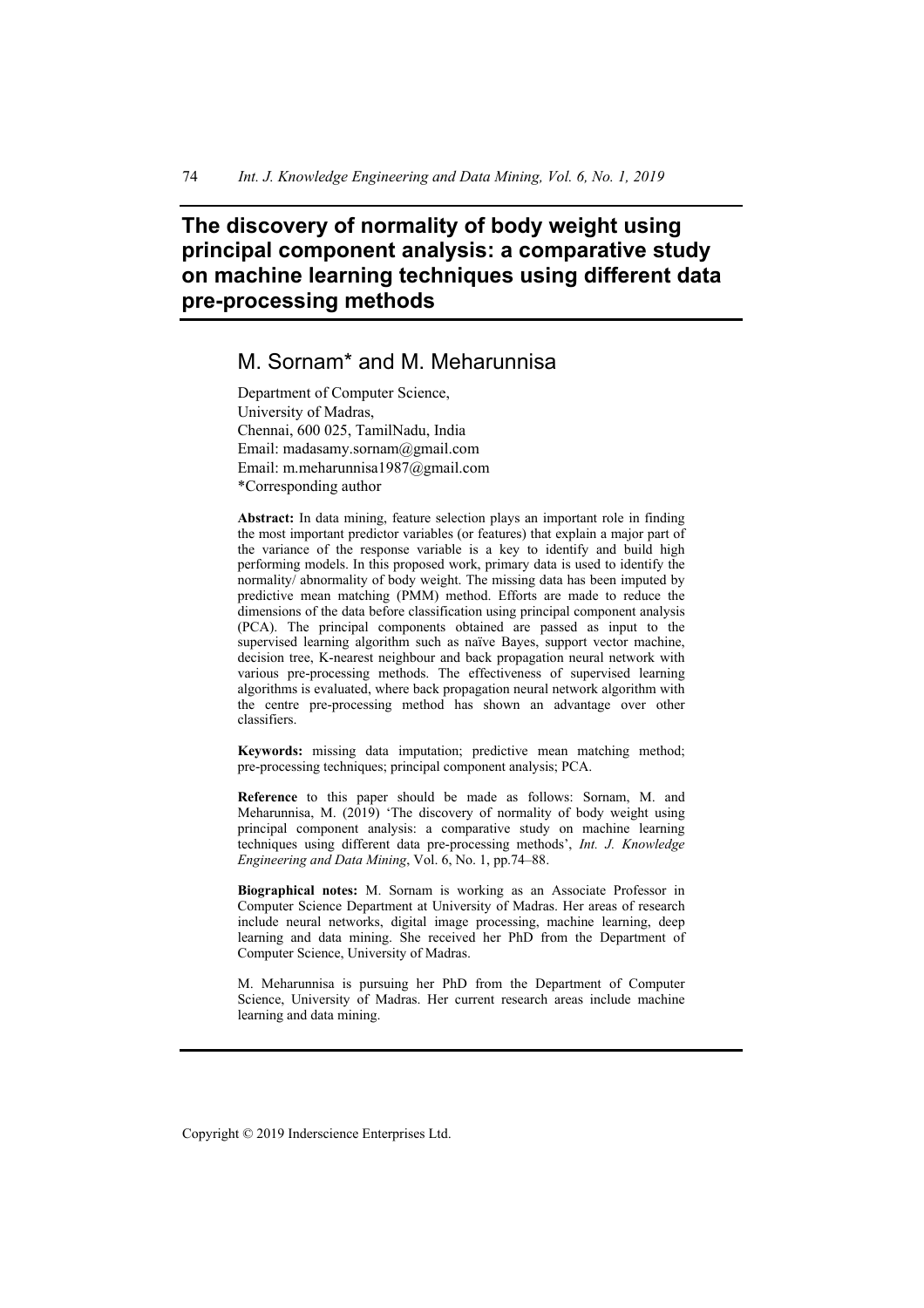#### **1 Introduction**

Many developing Asian countries have a unique problem of 'double burden' whereby, at one finish of the spectrum we have obesity in kids and adolescents whereas, at the opposite finish we have malnutrition and underweight. Body weight can be classified based on body mass index (BMI). According to WHO, BMI is a simple index of weight-for-height that is generally used to classify underweight, overweight and obesity in adults. It is characterised as the weight in kilograms separated by the square of the height in meters  $(kg/m<sup>2</sup>)$ . BMI esteems are age-free and the same for both genders. Be that as it may, BMI may not relate to a similar level of heftiness in various populaces due, to some extent, to various body extents. The health risk increases with increasing BMI and the BMI grading may differ for a different population. The centres for disease control (CDC) now refer to excess weight and obesity as 'an epidemic' (Suranovic et al., 2003).

There are many factors which are responsible for determining the body weight. They are the type of food, physical activity, number of hours sitting before the television, working hours with the computer, frequency of eating the food out, type of snacks, the reason to make the people overeat, family history of obese, psychological problems, emotional problem and so on. The global classification of adult underweight, overweight, and obesity according to BMI is given in Table 1.

| Classification | $BMI (Kg/m^2)$ | Normal/abnormal range |
|----------------|----------------|-----------------------|
| Underweight    | < 18.50        | Abnormal range        |
| Normal         | 18.50-24.99    | Normal range          |
| Overweight     | $>=25.00$      | Abnormal range        |
| Obese          | $>=30.00$      | Abnormal range        |

**Table 1** The international classification of body weight

A typical approach in data science is what we call featurisation of the universe. It is that we extract and engineer all the features possible for a given problem. To give an example: in a time series problem, one could use cumulative sums, moving averages with variable window sizes, discrete state changes, average differences, etc., as features, which quickly becomes very large. The raw data may not be setup to be in the best shape of modelling. Sometimes, we need to pre-process our data in order to better present the inherent structure of the problem in our data to the modelling algorithms. Pre-processing involves techniques to transform raw data into a more understandable format (Nayak et al., 2016). Some of the commonly used pre-processing techniques are centre, scale, range and the combinations of the methods can also be used.

In this case, exploratory data analysis (EDA) is challenging and we needed to resort to alternative methods of visualising and exploring the feature space. A multivariate analysis issue could begin with a generous number of corresponded factors. Principal component analysis (PCA) is a technique for reducing a large set of variables to a small set that still contains most of the information in the large set. The aim of this paper is to reduce the dimension of data before classification and evaluate the accuracy of different classification algorithms.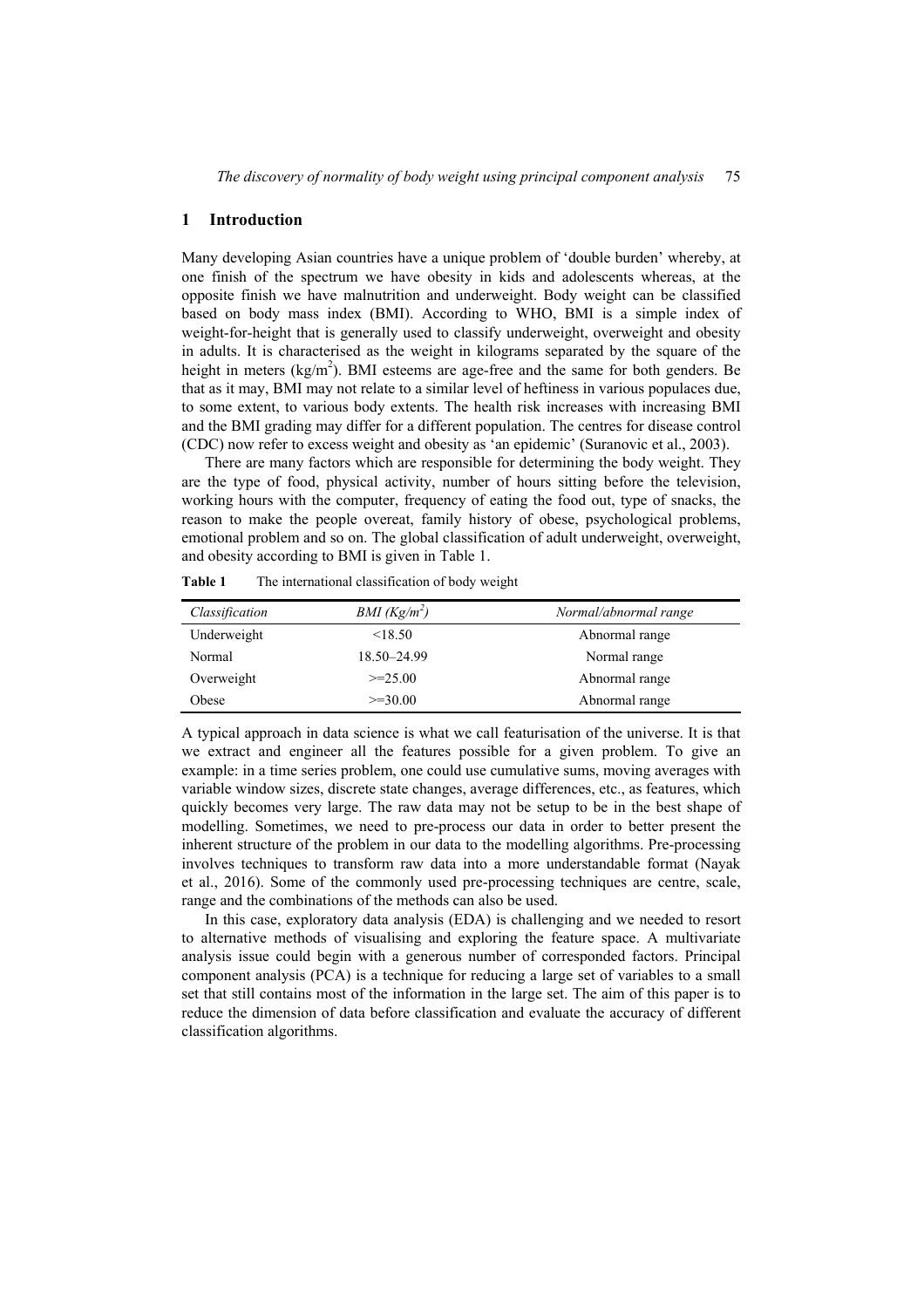One methodology is to diminish the dimensionality of the feature space and jab around in the decreased feature space. A basic technique which is ideal for this paper is PCA. The primary objective of a PCA analysis is to distinguish patterns in data; PCA means to recognise the correlation between factors. PCA reduces the dimensionality of the dataset consisting of many variables correlated with each other, either strongly or weakly, while retaining the variation present in the dataset, to the minimum extent.

This paper is organised as follows: in Section 2, the descriptions of some of the methods in practice are highlighted. In Section 3, the methods adopted are briefly explained and the details about the collection of data are explained. In Section 4, results of the proposed model are highlighted. In Section 5, the results are well discussed. The paper is concluded with its conclusion in the Section 6.

### **2 Literature review**

With a specific end goal to clean the information from inconsistencies, distinctive procedures of data pre-processing play a major role. Abolmakarem et al. (2016) pre-processed and cleansed the data by replacing the missing value with the field mean. Also, the author used local outlier factor to represent the outlier of a record. Manek et al. (2016), performed the data pre-processing using replacing the missing values with the field average and replacing the null values with '0'. Uma and Hanumanthappa (2017), while discussing the different data pre-processing techniques in healthcare, reviewed the different methods where Expectation-maximisation algorithm and multiple imputation methods can be employed for imputation. Wu et al. (2018) proposed a model to predict diabetes mellitus, in which the missing data in the dataset are imputed by their means from the training set. Amatul et al. (2013) compared the classification accuracy of a model with the pre-processed and non-processed data. The method used to pre-process is data discretisation, where the continuous data attribute values are converted into a finite set of interval and associated with a specific data. In Patil et al. (2010), the author deleted some inappropriate and inconsistent data during data pre-processing and to develop a hybrid model, the size of the data has been reduced by deleting the irrelevant features manually from the dataset during the feature selection phase. Ahmad et al. (2011) studied the prediction accuracy of multilayer perceptron in neural network against the decision tree based algorithm such as ID3 and J48 algorithm. During data pre-processing, the dataset is transformed through generalisation process in which low level concept are transformed into higher level concept. The dataset is pre-processed using min-max normalisation. The results showed that J48 performed with higher accuracy of 89.3%. The prediction accuracy is improved to 89.7% after pruning number of times pregnant attribute. Chen et al. (2017) proposed a model, in which all the impossible and missing values are replaced by mean and then used K-means clustering algorithm to remove incorrectly classified sample. Finally, 532 out of 768 samples are left, which are then classified using J48 algorithm. The classification accuracy obtained was 90.04%. Wu et al. (2018) developed a double level algorithm using K-means to remove incorrectly clustered data. After the removal procedure, only 589 samples were left which are then classified using logistic regression classification algorithm with the accuracy of 95.42%. The missing and incorrect values are replaced by means from the training data.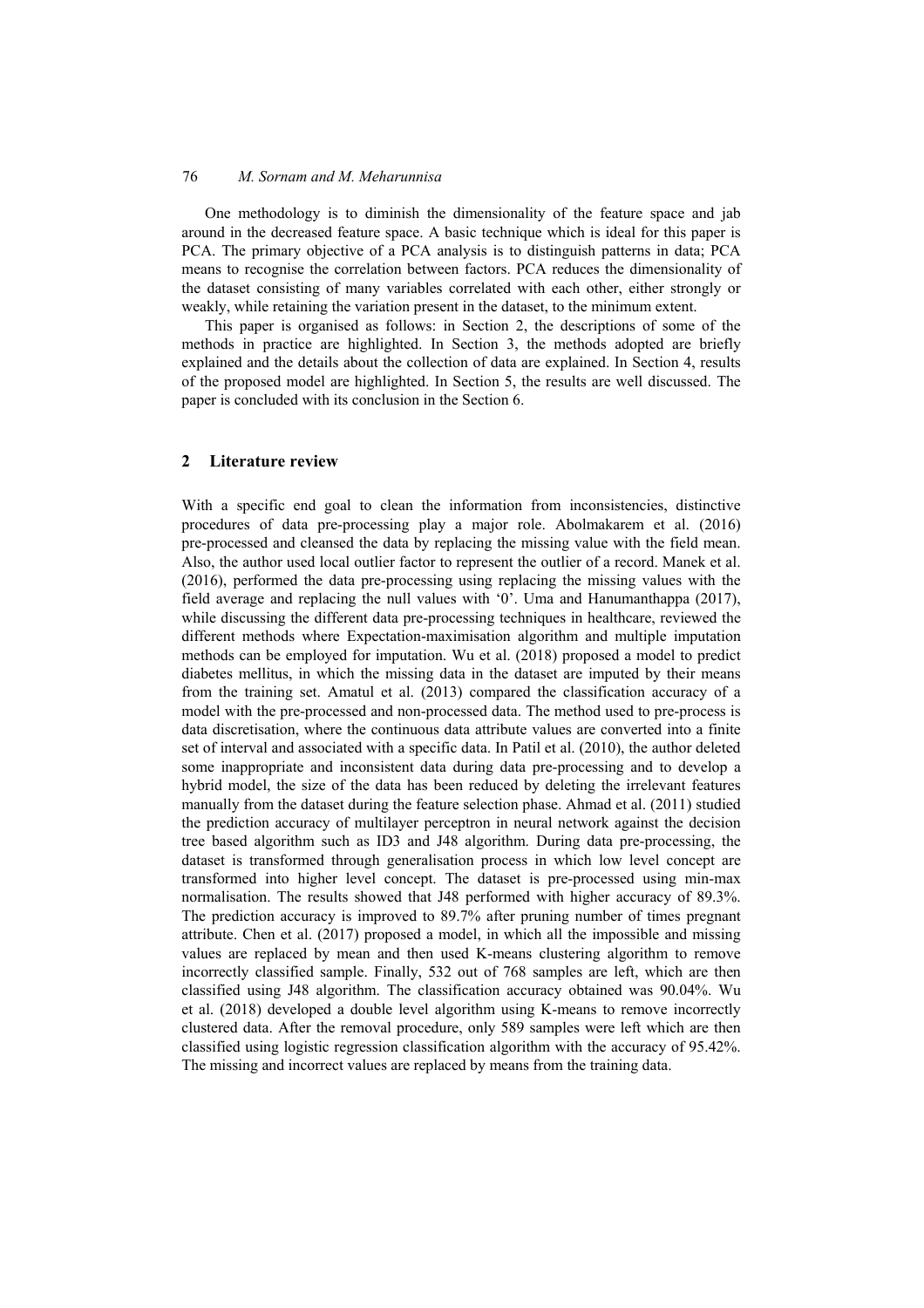Feature selection includes looking through different element subsets and assessing every one of these subsets utilising some standard (Liu and Motoda, 2012; Peña et al., 2001; Yu and Liu, 2003). Feature selection is a standout amongst the most imperative procedures of the data transformation step. It is characterised as the way toward choosing a subset of features from the element space, which is more pertinent to and instructive for the development of a model. The benefits of feature selection are numerous and identify with various parts of data analysis, for example, better perception and comprehension of information, the decrease of computational time and term of examination, and better expectation precision (Guyon and Elisseeff, 2003; Witten et al., 2016).

Kavakiotis at al. (2017) utilised the wrapper methods machine learning algorithm to assess different subsets of features and utilised them to build a predictive model since the emerging algorithm wraps the entire feature selection process. In Agarap (2018), the dataset was standardised using the mean and standard deviation of the feature. The features are then used for training the model using six machine learning algorithm such as GRU-SVM, linear regression, softmax regression, nearest neighbour search, multilayer perceptron and support vector machine. Liu et al. (2017) proposed a pre-processing method using the AdaBoost algorithm, for relabeling the mislabelled instances and to find and correct the attribute with the deviation of the instance. Zhang and Castelló (2017) used PCA to solve the collinearity problem among the independent variables in multivariate analysis for clinical studies, where instead of including correlated independent variable; two uncorrelated principal components were used. The algorithm that does not utilise all the conceivable features is the decision tree algorithm which utilises significant features and overlooks insignificant ones (Witten et al., 2016; Witten, 1999). In the present paper, we have not eliminated the data instances having missing data and the maximum information are retained due to multiple imputation.

#### **3 Materials and methods**

In this research, we used different factors which are responsible for obese and overweight and ranked the responses. Also, identifies the normal or abnormal body weight without knowing the age and BMI, and only with the help of food habits. Hence, this type of research gains importance. In this research, a perceptions-only measure is used to collect data from women of different age groups, especially working women and teenage girls. A five-point scale (5 indicating strongly agree and 1 indicating strongly disagree) was used in preference to a seven-point scale to increase the sensitivity of the measure. In this study, normality and abnormality of the body weight were measured with a self-administered questionnaire. The data of fifty women belonging to different age were obtained from the staff and students of a women's educational institution. The data is obtained by the classical method of collecting input by means of a questionnaire. The questionnaire consists of 35 questions in total, which is the combination of biological, psychological, types of food and many other different factors of food habits.

Collected data were analysed with the help of software tool R. Statistical techniques like PCA were used to reduce the factors and trained using the classifier algorithms. Some of the biological questions like their age, weight, and height were excluded for training and testing. The questions related to psychological behaviour and food eating habits alone are taken into consideration.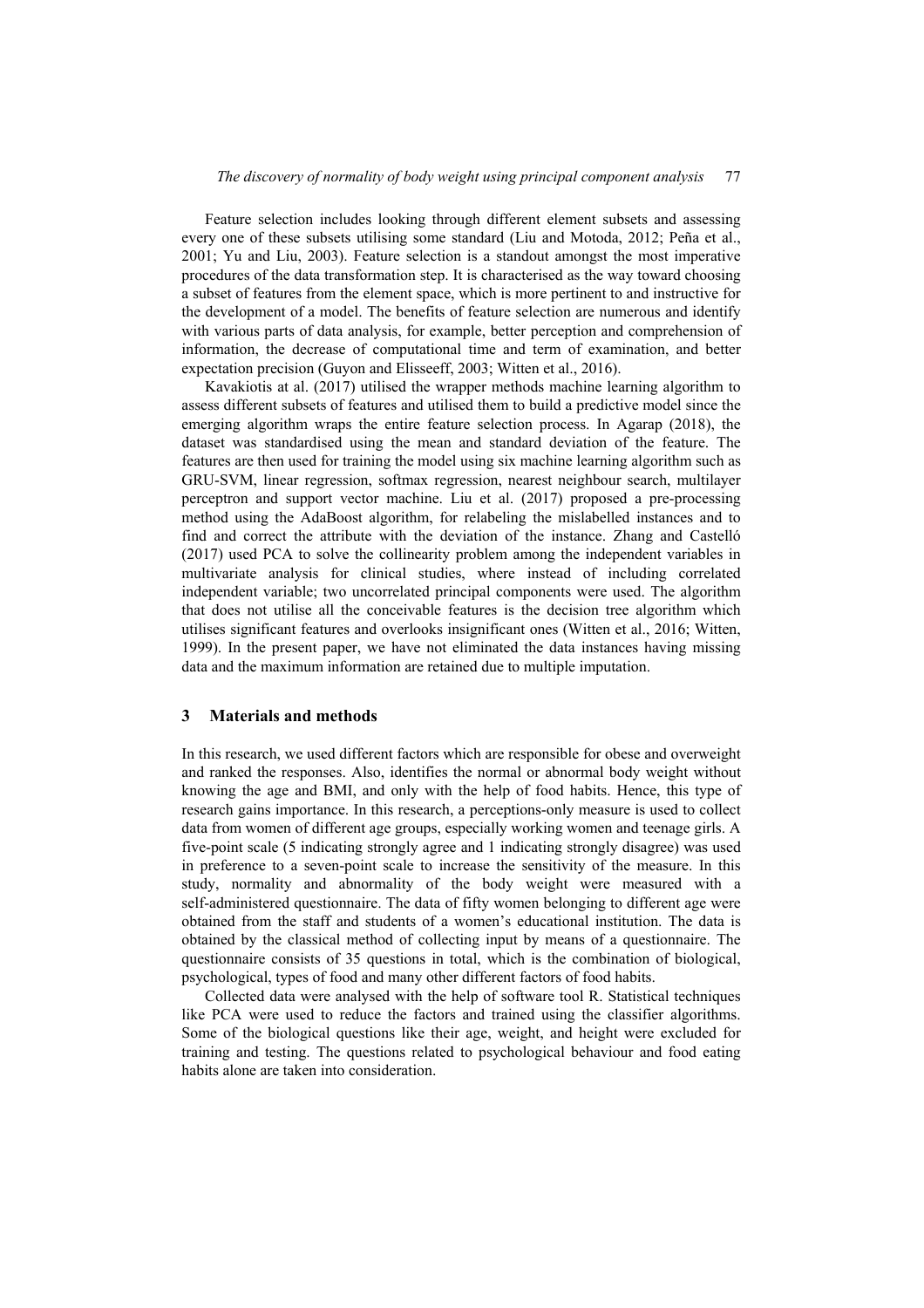#### *3.1 Missing data imputation*

A survey cum experimental methodology is used to collect the data. The first obstacle in predictive modelling is considered to be missing values. Figure 1 shows the visual representation of the missing values. The histogram depicts the influence of missing value in the variable. There are 21% missing values in question no. 30 and 19% missing value in question no. 1 and so on. In this paper, the missing data are missing at random (MAR), which means that the probability that a value is missing depends only on observed value and can be predicted using them. It imputes data on a variable by variable basis by specifying an imputation model per variable. Generating more than one imputation compared to a single imputation looks after uncertainty in missing values. If  $X_1$  has missing values, then it will be regressed on other variable  $X_2$  to  $X_k$ . The missing values in  $X_1$  will be then replaced by predictive values obtained.





To predict missing values, linear regression and logistic regression are used for categorical missing values. More than one imputations do not attempt to estimate every missing value via simulated values however alternatively to symbolise a random sample of the missing values (Yuan, 2010). In this paper, predictive mean matching (PMM) method is used to predict numeric variable. PMM produces imputed values that are much more like real values. If the original variable is skewed, the imputed values will also be skewed. If the original variable is between zero and hundred, the imputed values will also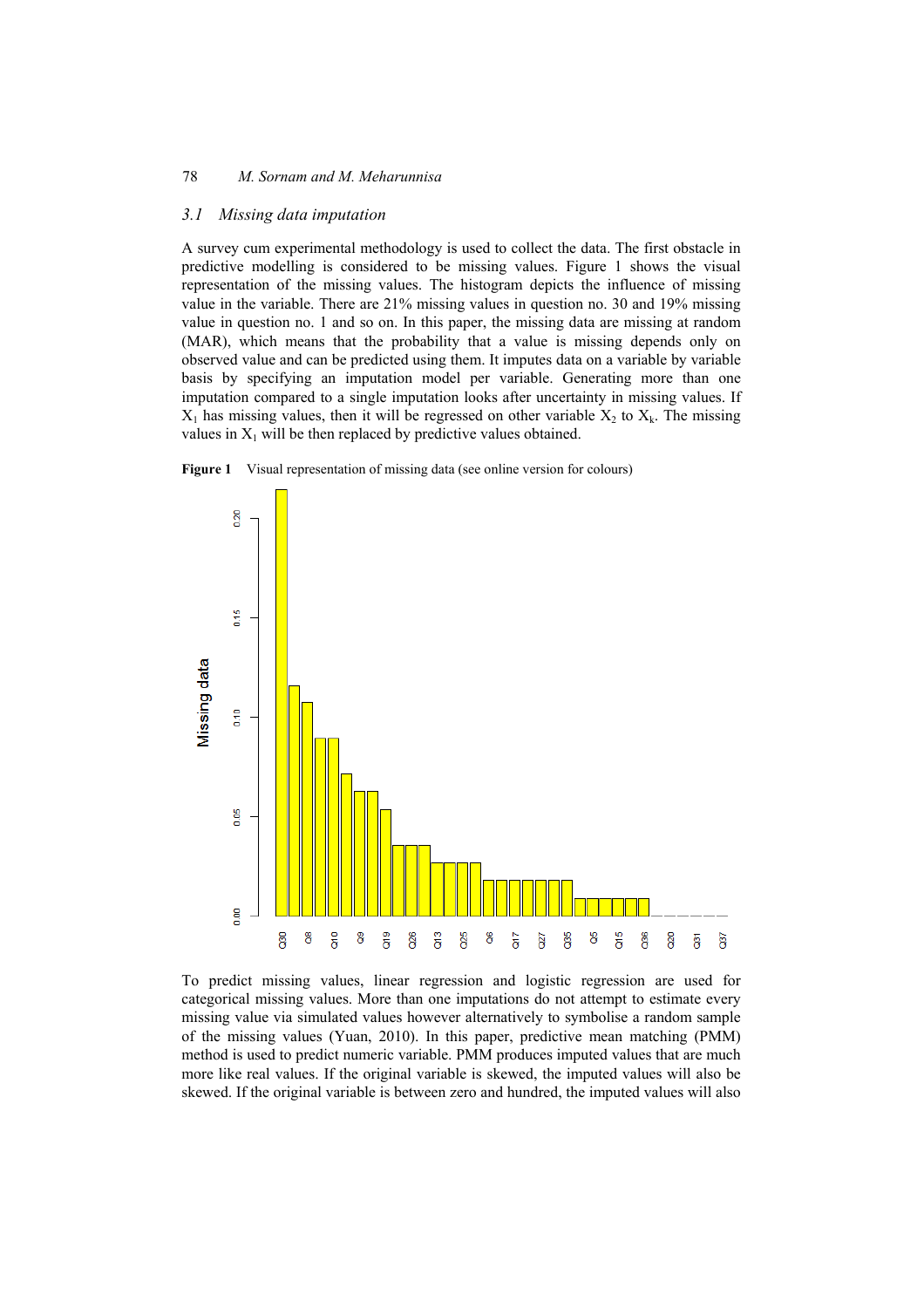be between zero and hundred. And if the real values are discrete (like a number of children), the imputed values will also be discrete. That is because the imputed values are actual values which might be borrowed from individuals with real data.

# *3.2 The PCA approach*

- 1 standardise the data
- 2 obtain the eigenvectors and eigenvalues from the covariance matrix or correlation matrix
- 3 sort eigenvalues in descending order and choose the k eigenvectors that correspond to the k largest eigenvalues where k is the number of dimensions of the new feature subspace  $(k \le d)$
- 4 construct the projection matrix W from the chosen k eigenvectors
- 5 transform the original dataset X through W to acquire a k-dimensional feature subspace Y.





#### *3.3 The prediction hypothesis*

The outcome of training a classifier is a hypothesis that can be used for predictions. By training NB, SVM, DT, KNN and LR, we obtained three hypotheses for predicting the outcome of a match. In order to assess the effectiveness of these hypotheses, we performed evaluation task as described below. To evaluate the performance of classifiers, the following steps have been performed: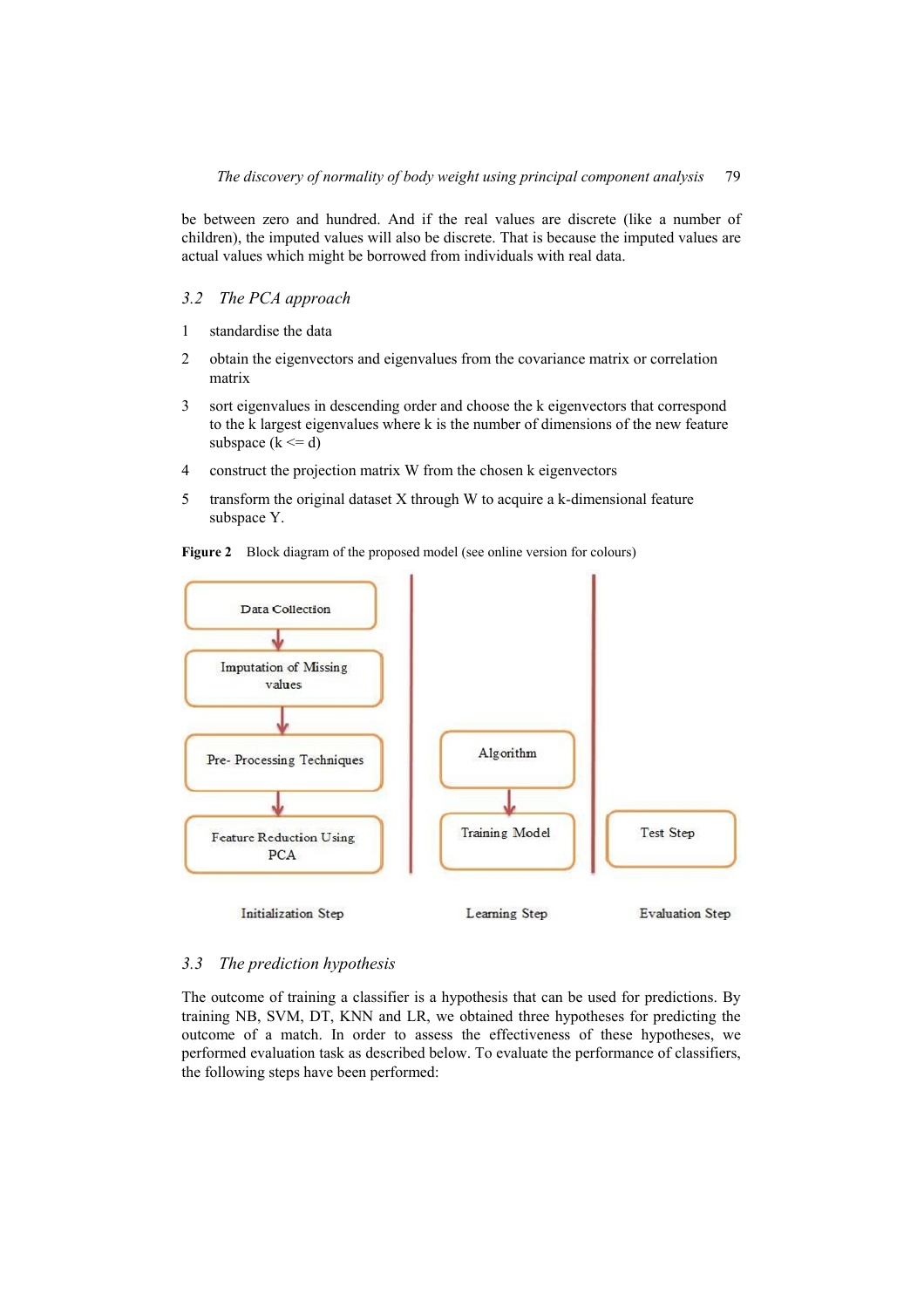- 1 Imputation of missing value using PMM method.
- 2 Standardise numerical data (e.g., mean of 0 and standard deviation of 1) using the scale and centre options.
- 3 Normalise numeric data (e.g., to a range of 0–1) using the range option.
- 4 Using PCA for factor reduction.
- 5 Training the normalised data along with the selected factors using classifier algorithms.
- 6 Calculating and evaluating the accuracy. Accuracy percentage can be defined as follows, accuracy percentage =  $(TCN)*100$ , where N is the total number of test cases, TC is the total number of subjects correctly classified.
- 7 Calculate the AUC.

#### *3.4 Classifier training*

A brief introduction to classifier algorithms NB, SVM, decision tree, KNN and backpropagation neural network model is given below.

#### *3.4.1 Naive Bayes algorithm*

The naive Bayes classifier greatly simplifies learning by assuming that features are independent to given class (Rish, 2001). Class conditional independence in naive Bayes classifiers assures that value of one attribute is independent of another attribute. Naive Bayes model is easy to build and particularly useful for very large data sets. Along with simplicity, naive Bayes is known to outperform even highly sophisticated classification methods. Bayes theorem provides a way of calculating posterior probability  $P(c | x)$  from  $P(c)$ ,  $P(x)$  and  $P(x | c)$ . Look at the equation below:

$$
P(c | x) = P(x | c)P(c)/P(x)
$$
\n(1)

Above

- $P(c | x)$  is the posterior probability of class (c, target) given predictor (x, attributes).
- P(c) is the prior probability of class.
- $P(x \mid c)$  is the likelihood which is the probability of predictor given class.
- $P(x)$  is the prior probability of predictor.

#### *3.4.2 Support vector machine*

Support vector machine is a suitable method for classification of linear and nonlinear data (Tong and Koller, 2001). Support vector machine is an algorithm that converts training data into a higher dimension using nonlinear mapping. It searches for the linear and optimal separating hyper plane within this new dimension. Data from two classes are separated by a hyper plane. The two components used by SVM to find the hyper plane are support vectors and margins. SVM are less vulnerable to over fitting than other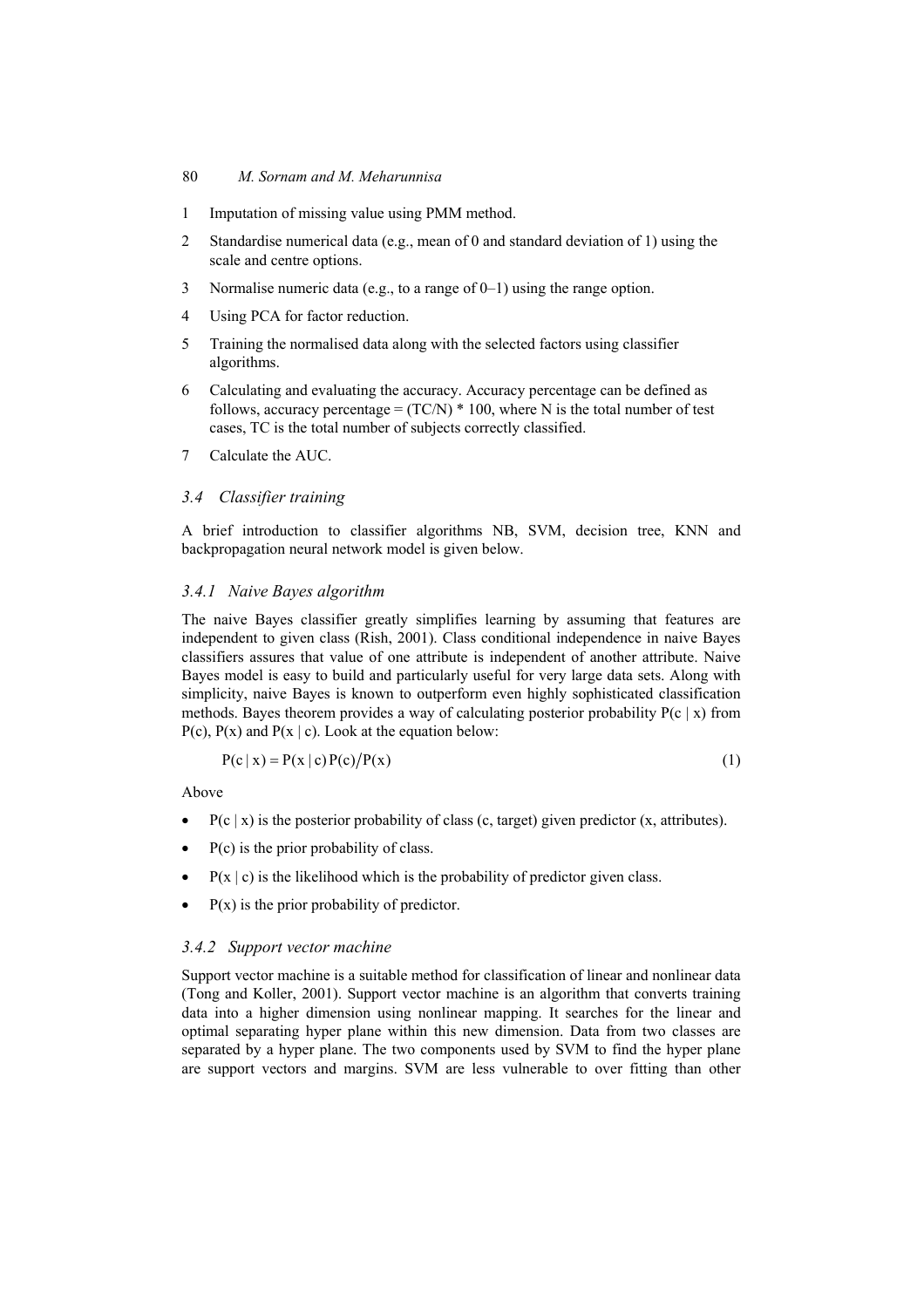classifiers. The application of SVM includes handwritten digit recognition, object recognition, etc.

#### *3.4.3 Decision tree*

Decision trees are one of the most popular and powerful approaches in data mining. Decision tree are used mostly in decision theory and statistics. A decision tree is a tree like structure where each internal node represents test on an attribute, each branch represents the results of the test and each leaf represents the class label. The benefits of a decision tree in data mining:

- 1 it can able to handle the variety of input data such as nominal, numeric and textual
- 2 it processes the dataset that contains the errors and missing values
- 3 it is available in vary packages of data mining and number of platform (Li and Zhang, 2010).

Decision tree classifies the new data efficiently by tracing the path from the root to leaf node.

The following example illustrates working of decision tree algorithm (Chourasia, 2013).





#### *3.4.4 K-nearest neighbourhood*

K-nearest neighbour method is a lazy learner algorithm, which is widely used in the area of pattern recognition. In this algorithm, the training tuples are represented by n attributes. This algorithm compares the given test tuple with training tuple that are similar to it. For an unknown sample to be classified, the pattern space of the k training tuples will be searched that are closest to the unknown tuple. These k training samples are the k nearest neighbours of the unknown sample. To define the closeness, compute the Euclidean distance of each object in the dataset from each of the centroids (Peterson, 2009).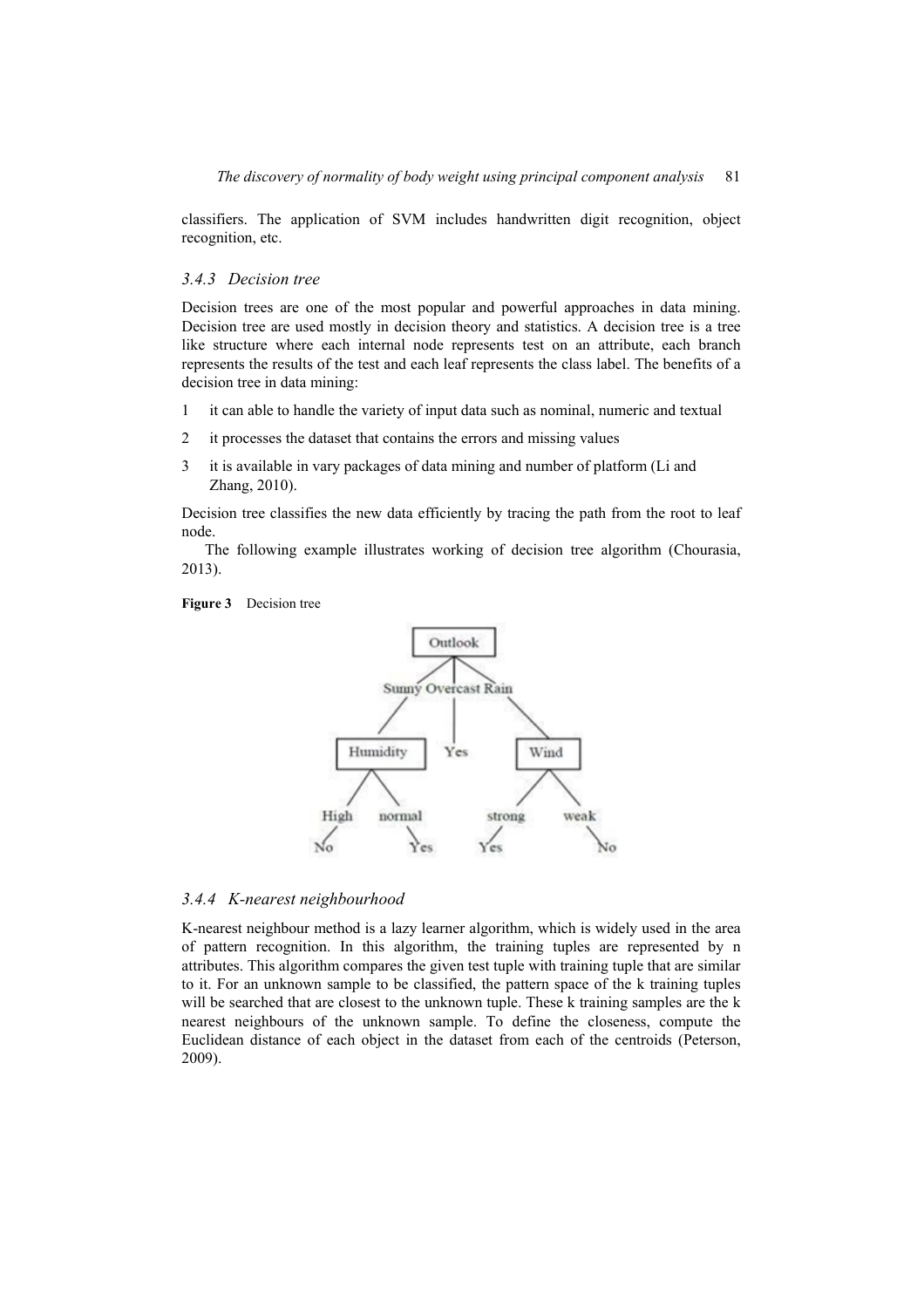#### *3.4.5 Back propagation neural network*

Back propagation is a neural network algorithm. In neural networks, input and output units are connected to each other. Each unit has a weight associated with it. In the learning phase, the neural networks learn by adjusting the weights, either by reward or penalty, to predict the class label of the unknown tuple. The time it takes to train the data set is quite long compared to other classification algorithm. Parallelisation techniques can be adopted to speed up the process. This algorithm is very much suitable for continuous data. The neural network can be used when we have little knowledge on the relationship between the attributes and classes (Li et al., 2012).

#### **4 Results**

The dataset is obtained using survey cum questionnaire method through the expert and document review through 37 questions. The result of the first step is the imputation datasets. In this paper, multiple imputation method is adopted. Five different datasets are generated after imputation. These datasets are pre-processed using centre, range, scale, centre and scale method. After normalisation, to interpret the data in a more meaningful form, it is therefore necessary to reduce the number of variables to a few, interpretable linear combinations of the data.

#### *4.1 Results of PCA*

Each linear combination will correspond to a principal element. The filtering technique PCA was used to reduce the dimension obtained from the third step by combining the related variables to be the new variables called factors. In this dataset, it reduces the dimensions of the data from 37 to 29 variables. Figure 4 shows the cumulative scree plot after applying PCA.



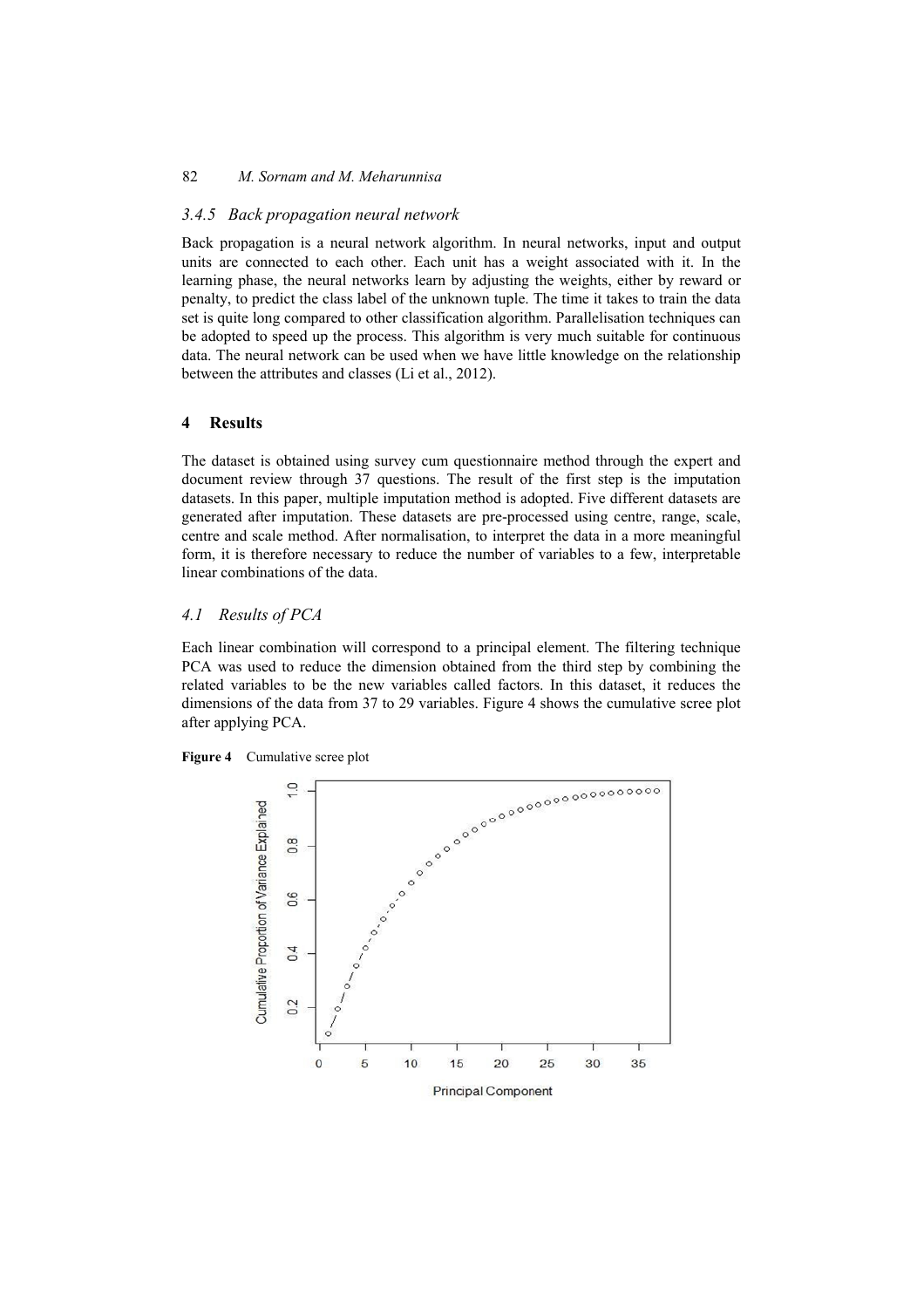The first 29 principal components explain 96% of the variation. This is an acceptably large percentage. Because of standardisation, all principal components will have mean 0. The standard deviation is also given for each of the components and these will be the square of the eigenvalue. More important for our current purposes are the correlations between the principal components and the original values.

# *4.2 Classifier evaluation*

The experimentation of this work was performed using R tool. R has been chosen due to several reasons: it has built-in-state of art feature selection, classification and evaluation methods. After multiple imputations using PMM method, five different dataset has been generated. These dataset are pre-processed using different pre-processing methods like centre, scale, range, centre and scale. The dataset is transformed into factors, i.e., principal components. This dataset generated PC1 to PC37. The principal components PC1 to PC 29 has been chosen after the transformation. For training and evaluating the classifiers, these datasets are used along with various classification algorithms like NB, SVM, decision tree, KNN, and NNET. The results are tabulated in Tables 2–5.

| Table 2 |  |  |  | Classifier performance using PCA after imputation and pre-processed with 'scale' |
|---------|--|--|--|----------------------------------------------------------------------------------|
|---------|--|--|--|----------------------------------------------------------------------------------|

| Imputed dataset   | Classifier      | Accuracy | AUC | Time elapsed |
|-------------------|-----------------|----------|-----|--------------|
| IMPUTED_DATASET_1 | NB              | 41%      | 56% | 0.1326       |
|                   | <b>SVM</b>      | 44%      | 54% | 0.0498       |
|                   | Decision tree   | 47%      | 52% | 0.047        |
|                   | <b>KNN</b>      | 61%      | 61% | 1.0766       |
|                   | <b>BPN-NNET</b> | 54%      | 55% | 6.1878       |
| IMPUTED_DATASET_2 | NB              | 68%      | 69% | 0.1319       |
|                   | <b>SVM</b>      | 59%      | 62% | 0.0467       |
|                   | Decision tree   | 62%      | 65% | 0.0463       |
|                   | <b>KNN</b>      | 61%      | 56% | 1.0754       |
|                   | <b>BPN-NNET</b> | 63%      | 62% | 6.1352       |
| IMPUTED_DATASET_3 | NB              | 65%      | 65% | 0.1456       |
|                   | <b>SVM</b>      | 53%      | 53% | 0.0549       |
|                   | Decision tree   | 53%      | 53% | 0.048        |
|                   | <b>KNN</b>      | 70%      | 70% | 1.1668       |
|                   | <b>BPN-NNET</b> | 60%      | 60% | 6.6999       |
| IMPUTED_DATASET 4 | NB              | 70%      | 72% | 0.1411       |
|                   | <b>SVM</b>      | 65%      | 67% | 0.0497       |
|                   | Decision tree   | 65%      | 63% | 0.0517       |
|                   | <b>KNN</b>      | 65%      | 64% | 1.1294       |
|                   | <b>BPN-NNET</b> | 61%      | 63% | 6.5273       |
| IMPUTED_DATASET_5 | NB              | 50%      | 50% | 0.1433       |
|                   | <b>SVM</b>      | 59%      | 59% | 0.0504       |
|                   | Decision tree   | 59%      | 58% | 0.046        |
|                   | <b>KNN</b>      | 66%      | 67% | 1.1544       |
|                   | <b>BPN-NNET</b> | 59%      | 59% | 6.4505       |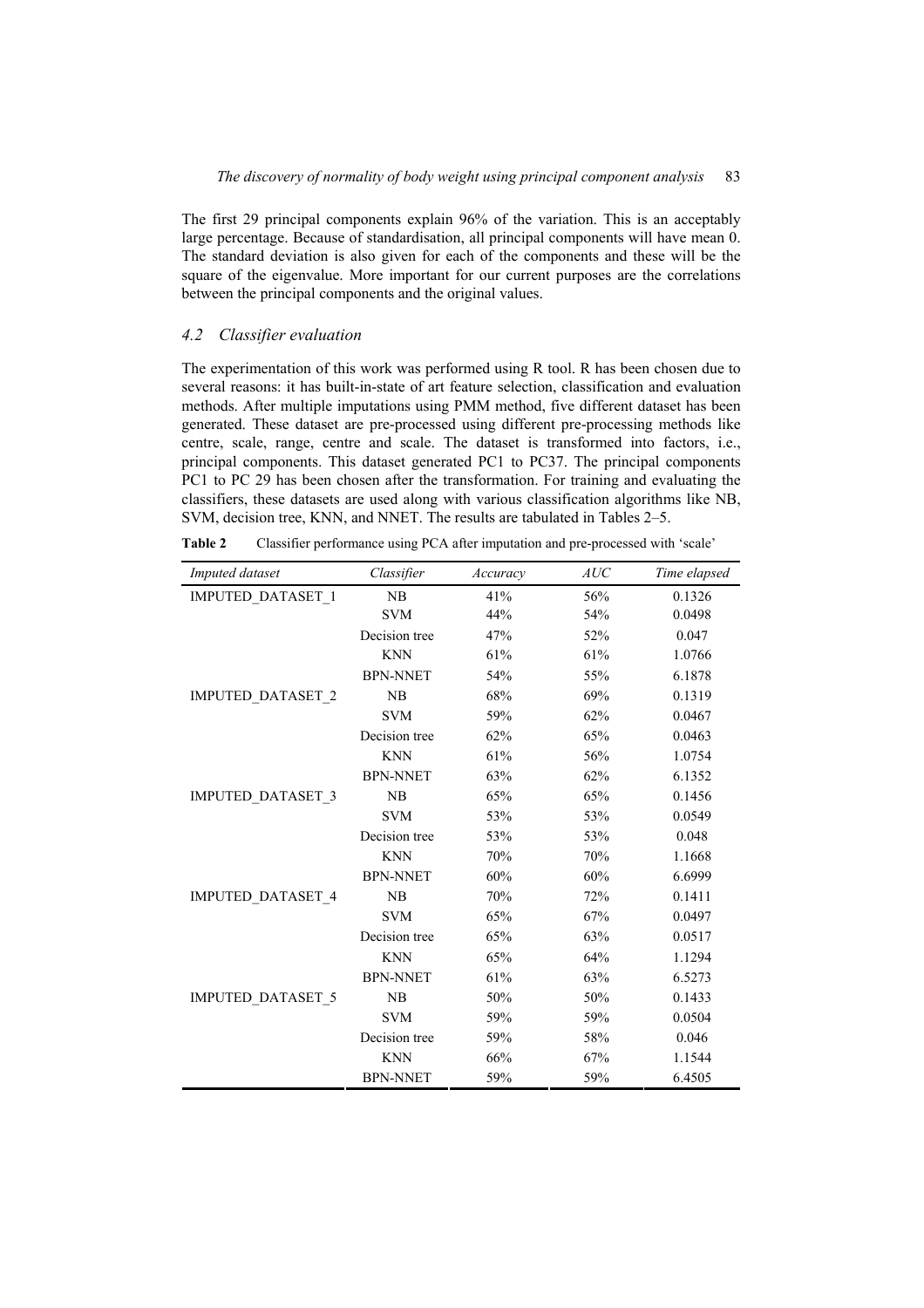| Imputed dataset          | Classifier      | Accuracy | AUC | Time elapsed |
|--------------------------|-----------------|----------|-----|--------------|
| <b>IMPUTED DATASET 1</b> | NB              | 50%      | 52% | 0.166        |
|                          | <b>SVM</b>      | 65%      | 65% | 0.0469       |
|                          | Decision tree   | 50%      | 53% | 0.0442       |
|                          | <b>KNN</b>      | 63%      | 63% | 1.0368       |
|                          | <b>BPN-NNET</b> | 73%      | 74% | 5.8211       |
| <b>IMPUTED DATASET 2</b> | NB              | 68%      | 67% | 0.1425       |
|                          | <b>SVM</b>      | 74%      | 74% | 0.0493       |
|                          | Decision tree   | 44%      | 57% | 0.0504       |
|                          | <b>KNN</b>      | 67%      | 66% | 1.1257       |
|                          | <b>BPN-NNET</b> | 69%      | 70% | 6.524        |
| <b>IMPUTED DATASET 3</b> | NB              | 65%      | 66% | 0.1357       |
|                          | <b>SVM</b>      | 59%      | 60% | 0.0499       |
|                          | Decision tree   | 35%      | 63% | 0.0519       |
|                          | <b>KNN</b>      | 70%      | 70% | 1.0927       |
|                          | <b>BPN-NNET</b> | 58%      | 58% | 6.1808       |
| <b>IMPUTED DATASET 4</b> | NB              | 65%      | 63% | 0.1404       |
|                          | <b>SVM</b>      | 76%      | 76% | 0.0507       |
|                          | Decision tree   | 65%      | 58% | 0.0507       |
|                          | <b>KNN</b>      | 67%      | 67% | 1.134        |
|                          | <b>BPN-NNET</b> | 75%      | 75% | 6.477        |
| <b>IMPUTED DATASET 5</b> | NB              | 65%      | 64% | 0.1461       |
|                          | <b>SVM</b>      | 65%      | 65% | 0.0518       |
|                          | Decision tree   | 65%      | 66% | 0.0482       |
|                          | <b>KNN</b>      | 77%      | 77% | 1.1685       |
|                          | <b>BPN-NNET</b> | 71%      | 70% | 6.5245       |

**Table 3** Classifier performance using PCA after imputation and pre-processed with 'centre'

**Table 4** Classifier performance using PCA after imputation and pre-processed with 'range'

| Imputed dataset          | Classifier      | Accuracy | AUC | Time elapsed |
|--------------------------|-----------------|----------|-----|--------------|
| <b>IMPUTED DATASET 1</b> | NB              | 59%      | 58% | 0.1389       |
|                          | <b>SVM</b>      | 56%      | 56% | 0.0478       |
|                          | Decision tree   | 38%      | 62% | 0.0473       |
|                          | <b>KNN</b>      | 51%      | 55% | 1.0846       |
|                          | <b>BPN-NNET</b> | 60%      | 60% | 6.0882       |
| <b>IMPUTED DATASET 2</b> | NB              | 56%      | 55% | 0.1391       |
|                          | <b>SVM</b>      | 53%      | 51% | 0.0495       |
|                          | Decision tree   | 47%      | 54% | 0.0526       |
|                          | <b>KNN</b>      | 45%      | 54% | 1.1075       |
|                          | <b>BPN-NNET</b> | 57%      | 57% | 6.1637       |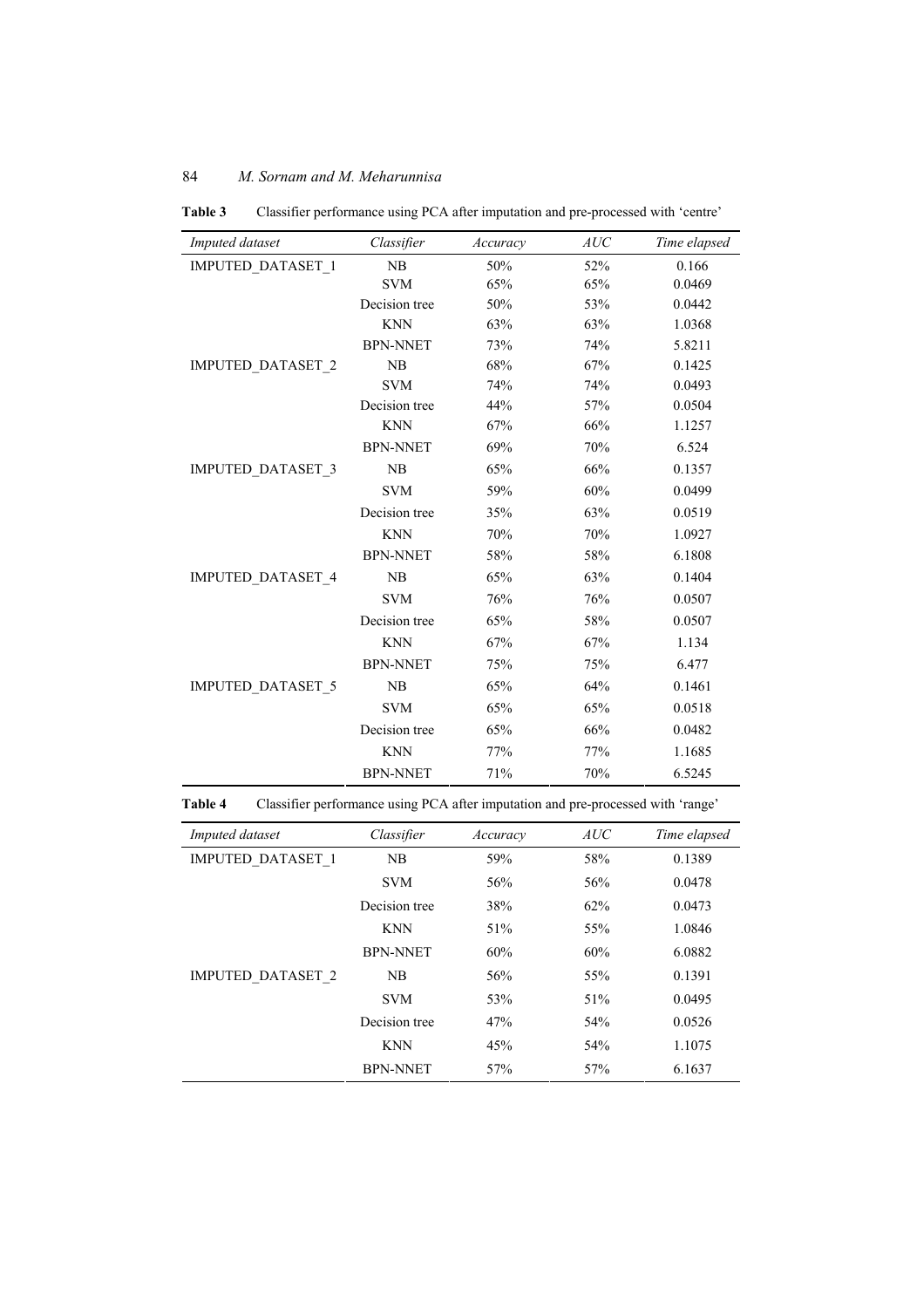| Imputed dataset          | Classifier      | Accuracy | AUC | Time elapsed |
|--------------------------|-----------------|----------|-----|--------------|
| <b>IMPUTED DATASET 3</b> | NB              | 56%      | 60% | 0.149        |
|                          | <b>SVM</b>      | 55%      | 55% | 0.0588       |
|                          | Decision tree   | 50%      | 50% | 0.054        |
|                          | <b>KNN</b>      | 64%      | 64% | 1.1938       |
|                          | <b>BPN-NNET</b> | 63%      | 63% | 6.6065       |
| <b>IMPUTED DATASET 4</b> | NB              | 65%      | 65% | 0.1406       |
|                          | <b>SVM</b>      | 68%      | 68% | 0.0521       |
|                          | Decision tree   | 56%      | 56% | 0.0493       |
|                          | <b>KNN</b>      | 64%      | 65% | 1.1353       |
|                          | <b>BPN-NNET</b> | 69%      | 69% | 6.3515       |
| <b>IMPUTED DATASET 5</b> | NB              | 59%      | 61% | 0.1431       |
|                          | <b>SVM</b>      | 59%      | 61% | 0.0541       |
|                          | Decision tree   | 59%      | 58% | 0.0472       |
|                          | <b>KNN</b>      | 58%      | 58% | 1.1797       |
|                          | <b>BPN-NNET</b> | 70%      | 71% | 6.5004       |

**Table 4** Classifier performance using PCA after imputation and pre-processed with 'range' (continued)

| <b>Table 5</b> | Classifier performance using PCA after imputation and pre-processed with 'centre |
|----------------|----------------------------------------------------------------------------------|
|                | and scale <sup>?</sup>                                                           |

| Imputed dataset          | Classifier      | Accuracy | AUC | Time elapsed |
|--------------------------|-----------------|----------|-----|--------------|
| <b>IMPUTED DATASET 1</b> | NB              | 62%      | 62% | 0.1338       |
|                          | <b>SVM</b>      | 71%      | 70% | 0.0469       |
|                          | Decision tree   | 74%      | 73% | 0.0456       |
|                          | <b>KNN</b>      | 60%      | 61% | 1.0597       |
|                          | <b>BPN-NNET</b> | 63%      | 63% | 5.8788       |
| <b>IMPUTED DATASET 2</b> | NB              | 62%      | 62% | 0.1288       |
|                          | <b>SVM</b>      | 59%      | 59% | 0.0489       |
|                          | Decision tree   | 53%      | 54% | 0.0456       |
|                          | <b>KNN</b>      | 45%      | 56% | 1.0741       |
|                          | <b>BPN-NNET</b> | 66%      | 66% | 5.9304       |
| <b>IMPUTED DATASET 3</b> | NB              | 65%      | 65% | 0.1415       |
|                          | <b>SVM</b>      | 65%      | 65% | 0.0507       |
|                          | Decision tree   | 56%      | 56% | 0.0484       |
|                          | <b>KNN</b>      | 58%      | 58% | 1.1312       |
|                          | <b>BPN-NNET</b> | 69%      | 69% | 6.2898       |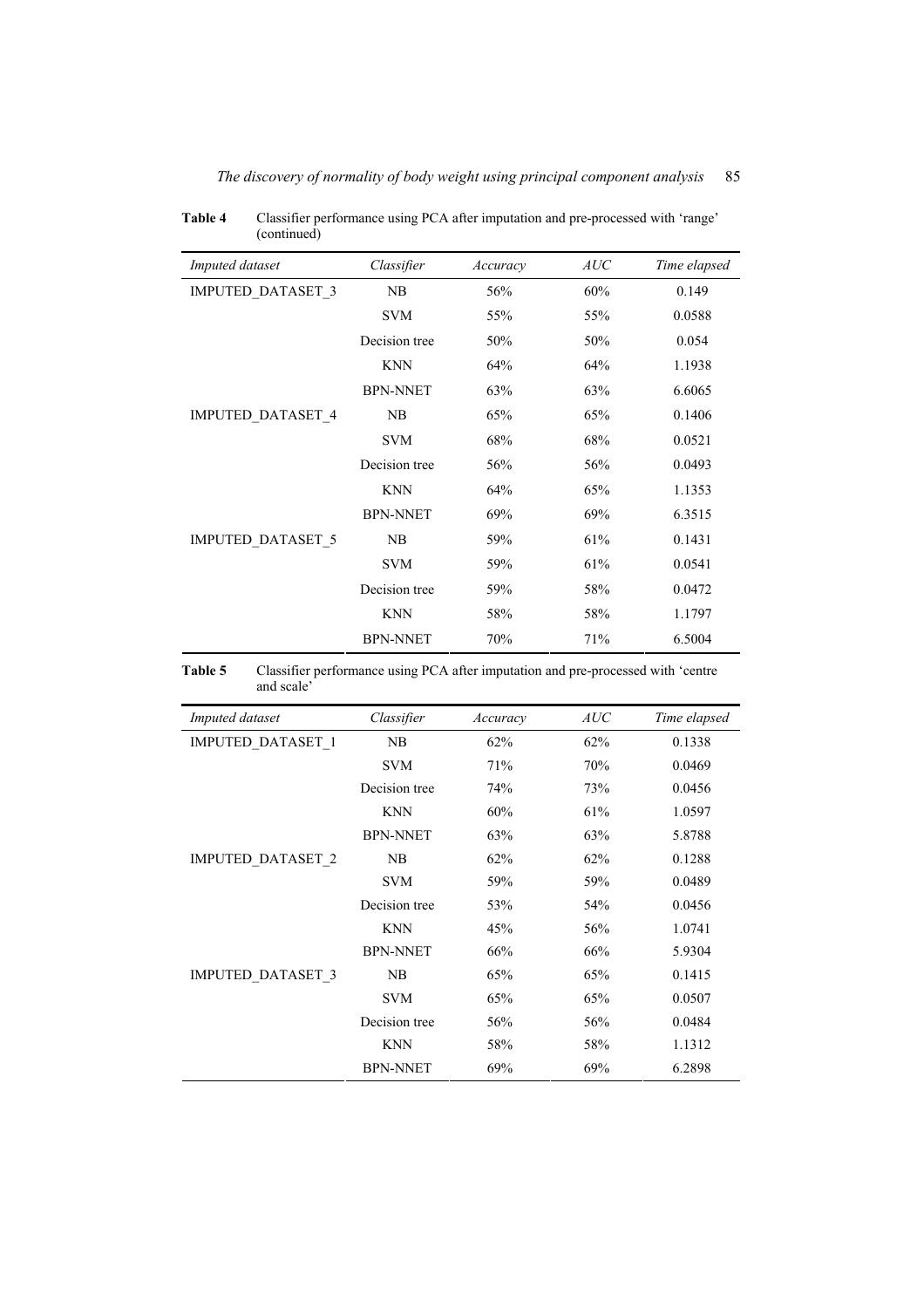**Table 5** Classifier performance using PCA after imputation and pre-processed with 'centre and scale' (continued)

| Imputed dataset          | Classifier      | Accuracy | AUC | Time elapsed |
|--------------------------|-----------------|----------|-----|--------------|
| <b>IMPUTED DATASET 4</b> | NB              | 62%      | 63% | 0.1461       |
|                          | <b>SVM</b>      | 59%      | 63% | 0.0506       |
|                          | Decision tree   | 53%      | 53% | 0.0483       |
|                          | <b>KNN</b>      | 64%      | 62% | 1.1532       |
|                          | <b>BPN-NNET</b> | 61%      | 63% | 6.3367       |
| <b>IMPUTED DATASET 5</b> | NB              | 47%      | 50% | 0.139        |
|                          | <b>SVM</b>      | 65%      | 67% | 0.0504       |
|                          | Decision tree   | 68%      | 68% | 0.0479       |
|                          | <b>KNN</b>      | 59%      | 59% | 1.1209       |
|                          | <b>BPN-NNET</b> | 60%      | 62% | 6.4684       |

# **5 Discussion**

The present study shows that the accuracy shown in Table 3 are found to be better than the accuracies of other classifier when imputed with different pre-processing techniques using PCA. In Table 3, in 'centre', we calculate the average value of each variable and then subtract it from the data. This implies that each column will be transformed in such a way that the resulting variable will have a zero mean. For the five imputed datasets, the highest obtained accuracy are for BPN, SVM, KNN, SVM and KNN respectively with 73%, 74%, 70%, 76% and 77%.

The data pre-processing method along with the classifier which gives highest accuracy has been tabulated in Table 6.

**Table 6** Classification accuracies of proposed model

| Dataset | Name of the classifier          | Pre-processing technique | Accuracy |
|---------|---------------------------------|--------------------------|----------|
|         | Back propagation neural network | Centre                   | 73%      |
|         | Support vector machine          | Centre                   | 74%      |
|         | K-nearest neighbour             | Centre, scale            | 70%      |
|         | Support vector machine          | Centre                   | 76%      |
|         | K-nearest neighbour             | Centre                   | 77%      |

#### **6 Conclusions**

The aim of this research is to carry out the feature selection using PCA to determine the normal and abnormal body weight of women. This work adopts a straightforward methodology. The dataset consists of some missing values. It is imputed by multiple imputations. The imputed data are pre-processed using different methods. The feature reduction on normalised data is then made by PCA. Thirty seven features are reduced to 29. Then the model is generated using different classifier with the different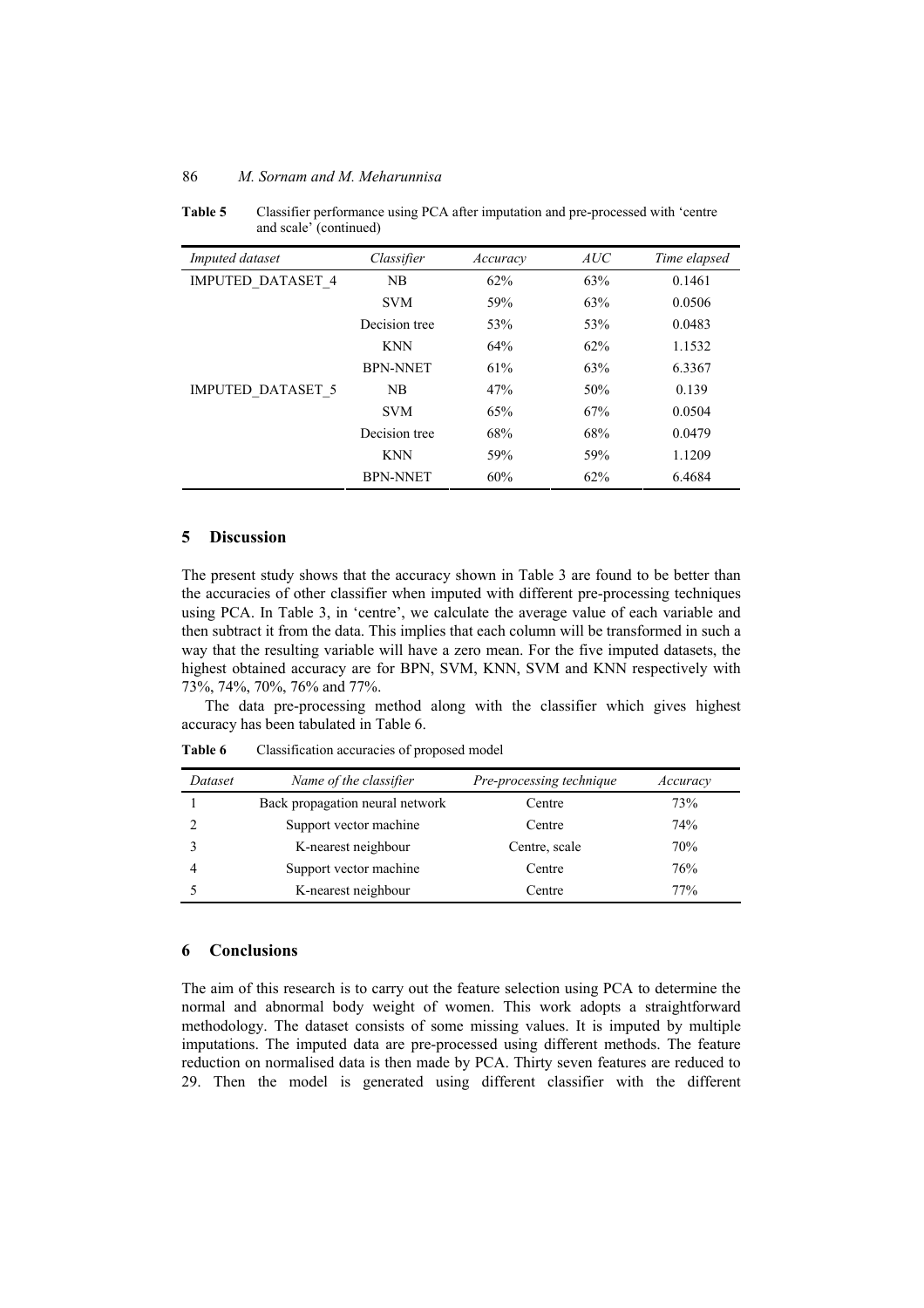pre-processing method. Our results show that centering the data to its mean gives a satisfactory accuracy percentage. On the other hand, this data needs the highest accuracy percentage. Therefore, in future work, the other algorithms used for feature selection will be studied; for example, the other feature selection method like filter methods, wrapper methods, and embedded methods can be used.

#### **References**

- Abolmakarem, S., Abdi, F. and Khalili-Damghani, K. (2016) 'Insurance customer segmentation using clustering approach', *International Journal of Knowledge Engineering and Data Mining*, Vol. 4, No. 1, pp.18–39.
- Agarap, A.F.M. (2018) 'On breast cancer detection: an application of machine learning algorithms on the wisconsin diagnostic dataset', in *Proceedings of the 2nd International Conference on Machine Learning and Soft Computing*, ACM, February, pp.5–9.
- Ahmad, A., Mustapha, A., Zahadi, E.D., Masah, N. and Yahaya, N.Y. (2011) 'Comparison between neural networks against decision tree in improving prediction accuracy for diabetes mellitus', in *Digital Information Processing and Communications*, pp.537–545, Springer, Berlin, Heidelberg.
- Amatul, Z., Asmawaty, T., Kadir, A. and Aznan, M.A.M. (2013) 'A comparative study on the pre-processing and mining of Pima Indian diabetes dataset', in *3rd International Conference on Software Engineering & Computer Systems (ICSECS – 2013)*, Universiti Malaysia Pahang, pp.1–10, 20–22 August.
- Chen, W., Chen, S., Zhang, H. and Wu, T. (2017) 'A hybrid prediction model for type 2 diabetes using K-means and decision tree', in *2017 8th IEEE International Conference on Software Engineering and Service Science (ICSESS)*, IEEE, November, pp.386–390.
- Chourasia, S. (2013) 'Survey paper on improved methods of ID3 decision tree classification', *International Journal of Scientific and Research Publications*, Vol. 3, No. 12, pp.1–4.
- Guyon, I. and Elisseeff, A. (2003) 'An introduction to variable and feature selection', *Journal of Machine Learning Research*, March, Vol. 3, pp.1157–1182.
- Hall, M.A. (1999) *Correlation-Based Feature Selection for Machine Learning*, University of Waikato, Hamilton.
- Kavakiotis, I., Tsave, O., Salifoglou, A., Maglaveras, N., Vlahavas, I. and Chouvarda, I. (2017) Machine learning and data mining methods in diabetes research', *Computational and Structural Biotechnology Journal*, Vol. 15, No. 1, pp.104–116.
- Li, J. et al. (2012) 'Brief introduction of back propagation (BP) neural network algorithm and its improvement', *Advances in Computer Science and Information Engineering*, pp.553–558.
- Li, L. and Zhang, X. (2010) 'Study of data mining algorithm based on decision tree', *International Conference on Computer Design and Applications (ICCDA)*, IEEE, Vol. 1, pp.V1–155.
- Liu, H. and Motoda, H. (2012) *Feature Selection for Knowledge Discovery and Data Mining*, Vol. 454, Springer Science & Business Media, New York.
- Liu, X., Dai, Y., Zhang, Y., Yuan, Q. and Zhao, L. (2017) 'A preprocessing method of AdaBoost for mislabeled data classification', in *2017 29th Chinese Control and Decision Conference (CCDC)*, IEEE, May, pp.2738–2742.
- Manek, S., Vijay, S. and Kamthania, D. (2016) 'Educational data mining a case study', *International Journal of Information and Decision Sciences*, Vol. 8, No. 2, pp.187–201.
- Nayak, A.S., Kanive, A.P., Chandavekar, N. and Balasubramani, R. (2016) 'Survey on pre-processing techniques for text mining', *International Journal of Engineering and Computer Science*, June, Vol. 5, No. 6, pp.16875–16879.
- Patil, B.M., Joshi, R.C. and Toshniwal, D. (2010) 'Hybrid prediction model for type-2 diabetic patients', *Expert Systems with Applications*, Vol. 37, No. 12, pp.8102–8108.